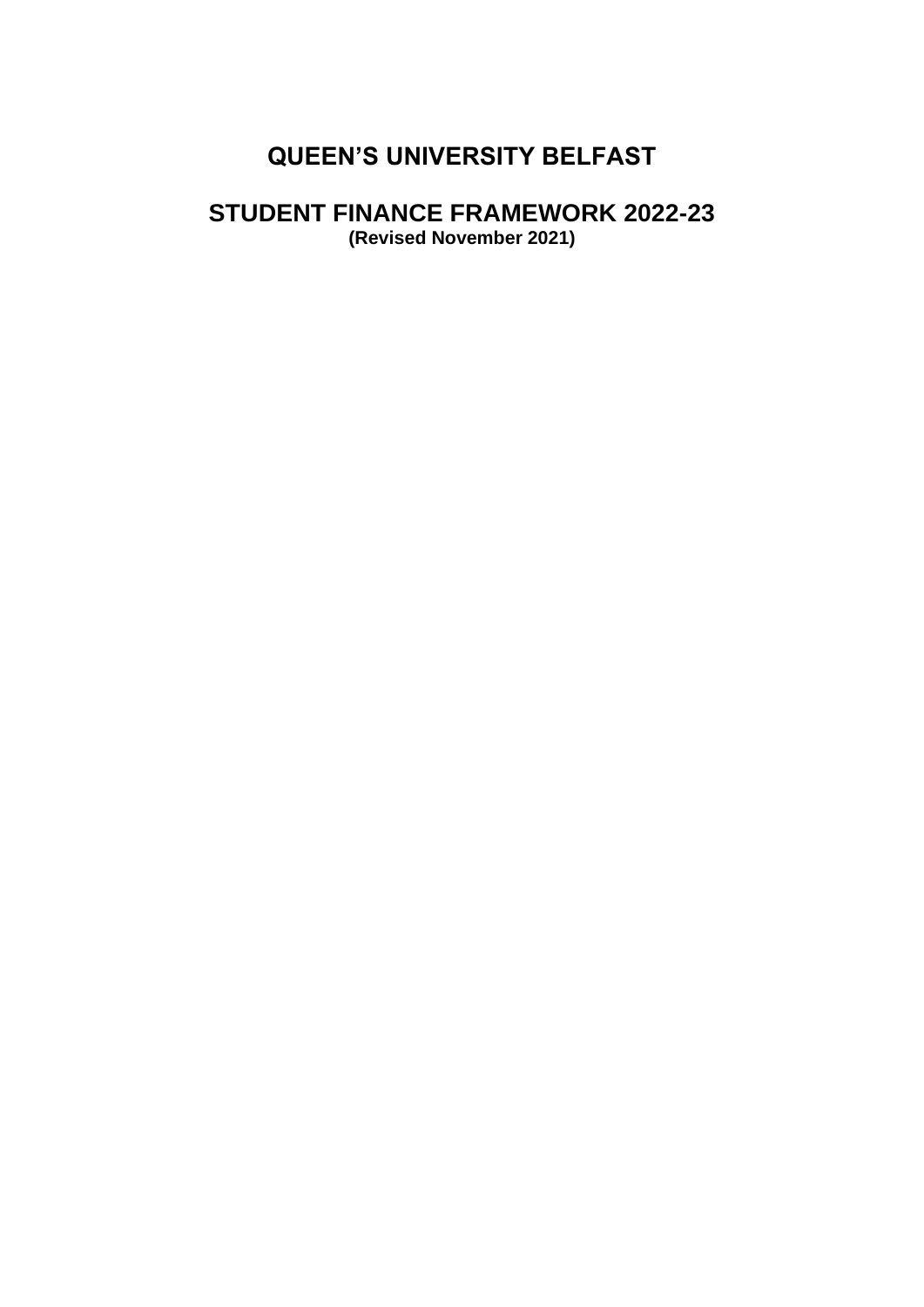# **C O N T E N T S**

# **Section**

- 1. Introduction
- 2. Tuition Fees Setting and Approval Mechanism
	- 2.1 Approval Process
	- 2.2 Setting of Fees
- 3. Calculation of Fee
	- 3.1 Programme of Study (Career)
	- 3.2 Academic Status
	- 3.3 Fee Rates<br>3.4 Residency
	- **Residency**
	- 3.5 Admit Term
	- 3.6 Review of Tuition Fee Calculation
- 4. Tuition Fees, Initial Payments and Related Charges
	- 4.1 Summary of Tuition Fees<br>4.2 Initial Pavment
	- 4.2 Initial Payment<br>4.3 Payment of Tui
	- Payment of Tuition Fees
	- 4.4NI/ROI/GB Undergraduate and Postgraduate Taught Students
	- 4.5 NI/ROI/GB Postgraduate Research Students
	- 4.6 EU Other and International Students
	- 4.7 EU Other and International Distance Learning Students
- 5. Withdrawals and Refunds
	- 5.1 Dropped Modules
	- 5.2 Withdrawals
	- 5.3 Refunds
	- 5.4 Module Changes
	- 5.5 Deceased Student Policy
	- 5.6 Exceptional Circumstances
- 6. Deposits
- 7. Related Charges
- 8. Suspensions
	- 8.1 Definition of Suspensions<br>8.2 Re-registration
	- Re-registration
- 9. Fee Appeals Process
	- 9.1 Background
	- 9.2 Appeal in Relation to Calculation of Tuition Fee

9.3 Appeal in Relation to Adjustment of Tuition Fee due to Exceptional **Circumstances**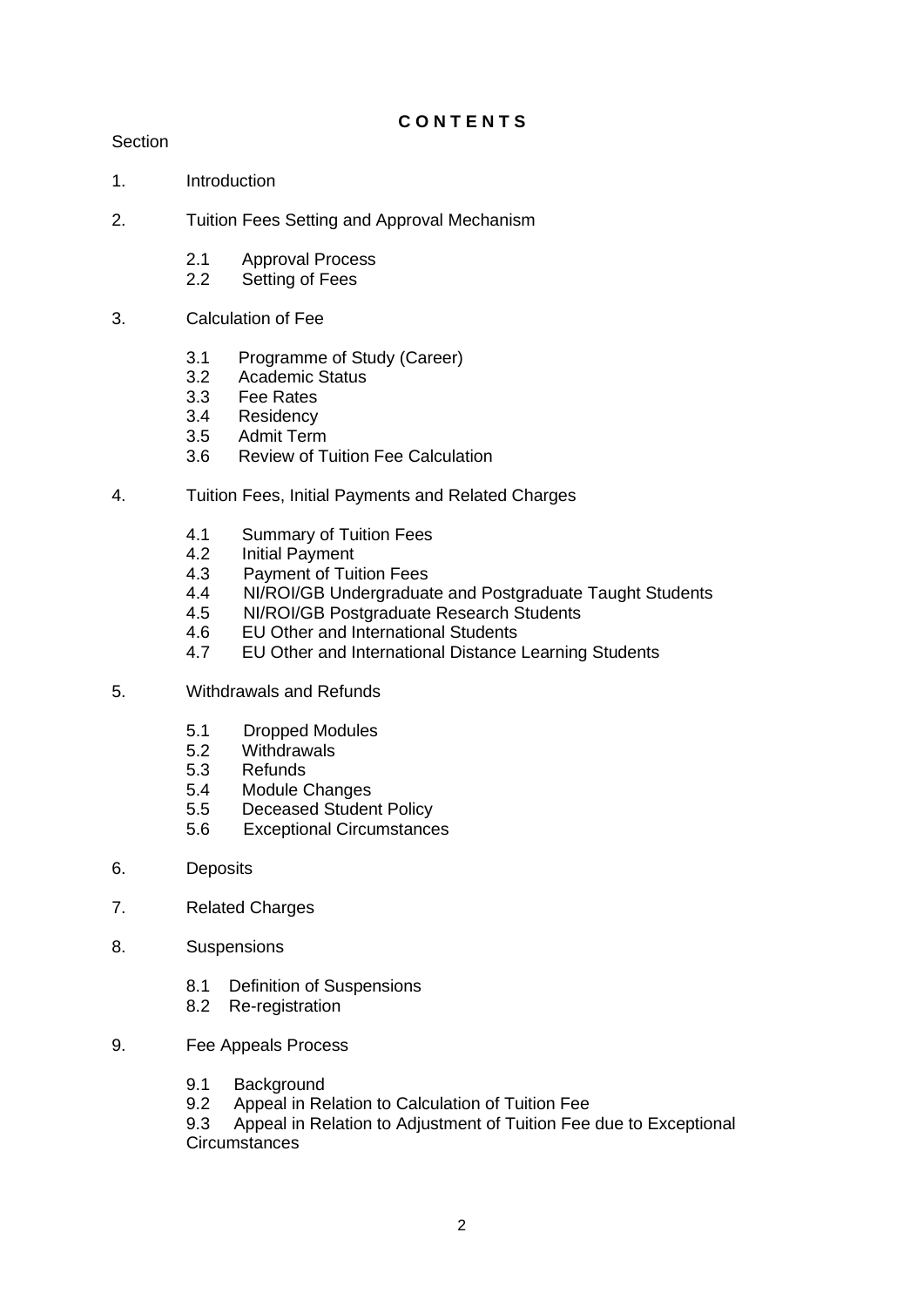# **1. INTRODUCTION**

The purpose of this document is to provide information on the University's terms and conditions, in relation to the calculation and payment of tuition fees and related charges. This document should be read in conjunction with:

- the University's Tuition Fees and Related Charges Schedule for the relevant academic year (this is updated on an annual basis) and is available at www.qub.ac.uk/tuitionfees;
- the University's Terms and Conditions for 2022 Entry which is available at www.qub.ac.uk/Study/TermsandConditions/
- the University's General Regulations (Part III, Regulations for Students, Section 3) which is available at [www.qub.ac.uk/directorates/AcademicStudentAffairs/AcademicAffairs/General](http://www.qub.ac.uk/directorates/AcademicStudentAffairs/AcademicAffairs/GeneralRegulations/) [Regulations/](http://www.qub.ac.uk/directorates/AcademicStudentAffairs/AcademicAffairs/GeneralRegulations/)

The University reviews its tuition fees and related charges annually, with details of the fees/charges provided in the Tuition Fees and Related Charges Schedule for the relevant academic year. These are available on [www.qub.ac.uk/tuitionfees.](http://www.qub.ac.uk/tuitionfees)

The primary method of communication with students will be by email using their Queen's University email account. It is therefore important that students regularly check their University email account.

The overarching principle, regarding the payment of tuition fees and related charges, is that the student remains liable for the payment. If the Student Loans Company or any sponsor / third party do not subsequently provide funding, the student will be required to pay all charges personally.

The initial determination of a prospective student's fee status is undertaken at the admissions stage, based on a combination of factors including nationality, immigration status and residency. Guidance on this matter can be found on the UKCISA (UK Council for International Affairs) website [www.ukcisa.org.uk](http://www.ukcisa.org.uk/) and at

[www.qub.ac.uk/Study/Undergraduate/How-to-apply/Feestatus/](http://www.qub.ac.uk/Study/Undergraduate/How-to-apply/Feestatus/)

# **2. TUITION FEES SETTING AND APPROVAL MECHANISM**

# **2.1 Approval Process**

Tuition Fees are approved by the University's Planning and Finance Committee, under delegated authority from Senate.

# **2.2 Setting of Fees**

2.2.1 Northern Ireland (NI) Domiciled Undergraduate Fees

Tuition fees for NI domiciled Undergraduate students, who attend the University, are charged in accordance with legislation approved by Government.

2.2.2 Republic of Ireland (ROI) Domiciled Undergraduate Fees

Students who are ROI nationals, resident in ROI, who attend the University, will be charged the same fee as NI domiciled students.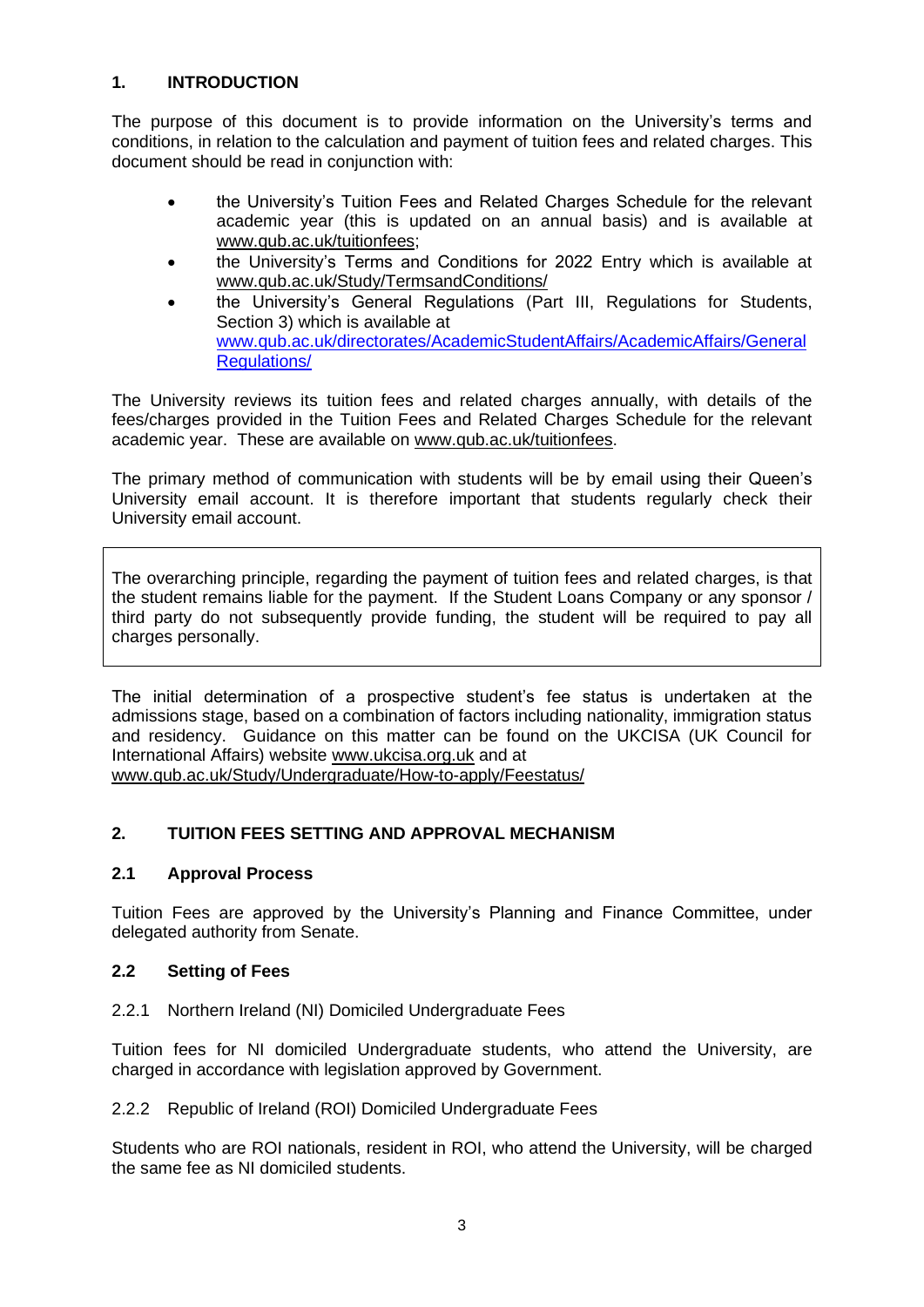# 2.2.3 England, Scotland or Wales (GB) Domiciled Undergraduate Fees

Undergraduate students from England, Scotland or Wales, who plan to study at the University, will be charged a tuition fee in accordance with legislation approved by Government.

ROI nationals resident in GB, and EU nationals settled in GB under the EU Settlement Scheme will be charged the GB fee.

# 2.2.4 EU Other Domiciled Undergraduate Fees

Students from the EU (excluding the Republic of Ireland), other EEA and Swiss nationals and their family members are not eligible for 'NI/ROI/GB' fee charges. These students will be charged international fees.

# 2.2.5 NI/ROI/GB Postgraduate Fees

Postgraduate Taught fees are set, in the main, by the University. Some postgraduate courses, such as the Postgraduate Certificate in Education (PGCE), are linked to the undergraduate fee rate and students studying these courses are eligible for Student Loans Company (SLC) funding.

The Postgraduate Research fee is based on guidance provided by UK Research and Innovation (UKRI)

# 2.2.6 EU Other / International Fees

All fees for EU Other and international students are set by the University.

# **3***.* **CALCULATION OF FEE**

Details of the tuition fees and related charges are set out in the University's Tuition Fees and Related Charges Schedule for the relevant academic year (available at www.qub.ac.uk/tuitionfees. The calculation of a student's tuition fee is based on the following five criteria:

# **3.1 Programme of Study (Career)**

For fee calculation purposes, a student can either be Undergraduate, Postgraduate Taught or Postgraduate Research.

# **3.2 Academic Status**

In any one of these three programmes of study, the student can have the status of either being full-time or part-time.

A student can only have the status of either full-time or part-time in any given academic year, i.e. he/she will be deemed to have a single status for fee purposes. However, it may be possible for the student to change status during the academic year. The fee will be payable according to the status at the beginning of the academic year. However, should the student's status change during the academic year, the fee will be recalculated and charged accordingly.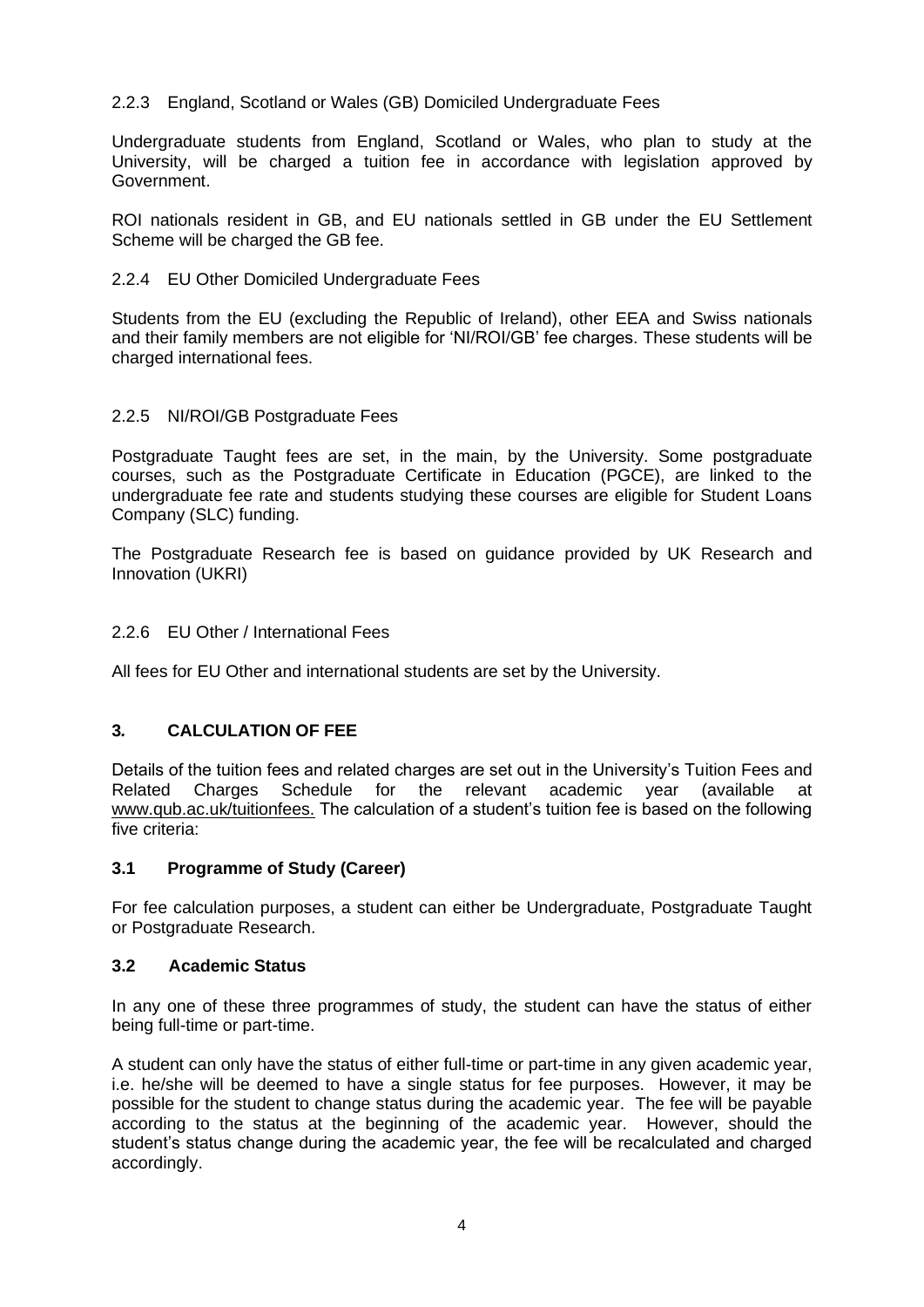#### 3.2.1 Undergraduate Students

The determination of the status of a degree level student is based on the number of CATS points being studied. CATS is an acronym for the Credit Accumulation and Transfer Scheme. This is a system which gives credit for each individual course unit that is completed successfully. This counts towards the final award, and allows students to change course and transfer the credits to another course. The exception to this relates to Study Abroad students, where a separate approach to the fee calculation is adopted – see (iv) below.

#### (i) Full-time

A student is normally classified as full-time, if the total CATS points of the course being studied are greater than 90 CATS points, for the academic year. A full-time fee will be charged, based on the fee rate for the course of study.

(ii) Part-time

A student is normally classified as part-time if the total CATS points of the course that is being studied, throughout the academic year, are less than, or equal to 90 CATS points.

Fees will be charged according to CATS points, based on the fee rate for the course of study. The CATS points may be studied in any combination, across the semesters of Autumn, Spring, Summer and/or Full Year.

(iii) Change of status

Should a full-time student drop any modules(s) during the academic year, but remain an active student, their status can change to part-time. This change in status, which will be subject to approval by the School responsible for administering the student's course, will be determined by the total number of CATS points of the course(s) as follows:

Situation 1: Total number of course CATS points > 90, the student remains classified as a full-time student.

Situation 2: Total number of course CATS points  $\leq$  90, the student is reclassified as a part-time student.

Exam only status for modular enrolment in an academic year is only permitted if the module to which the exam relates has been paid for either in the current or prior academic year.

(iv) Study Abroad Students

Study Abroad students are regarded as 'full-time' students, for the duration of their study at the University. A weighting of 90% will be applied to the standard full-time fee, if they spend more than one semester (module) at the University, and to half the full-time fee, if they spend one semester, or less, at the University.

# 3.2.2 Postgraduate Taught Students

The determination of the status of a Masters level student is based on the number of CATS points being studied (further details of CATS are provided in paragraph 3.2.1 above).

(i) Full-time

A student is normally classified as full-time if the total CATS points of the course that is being studied are greater than 120 CATS points for the academic year.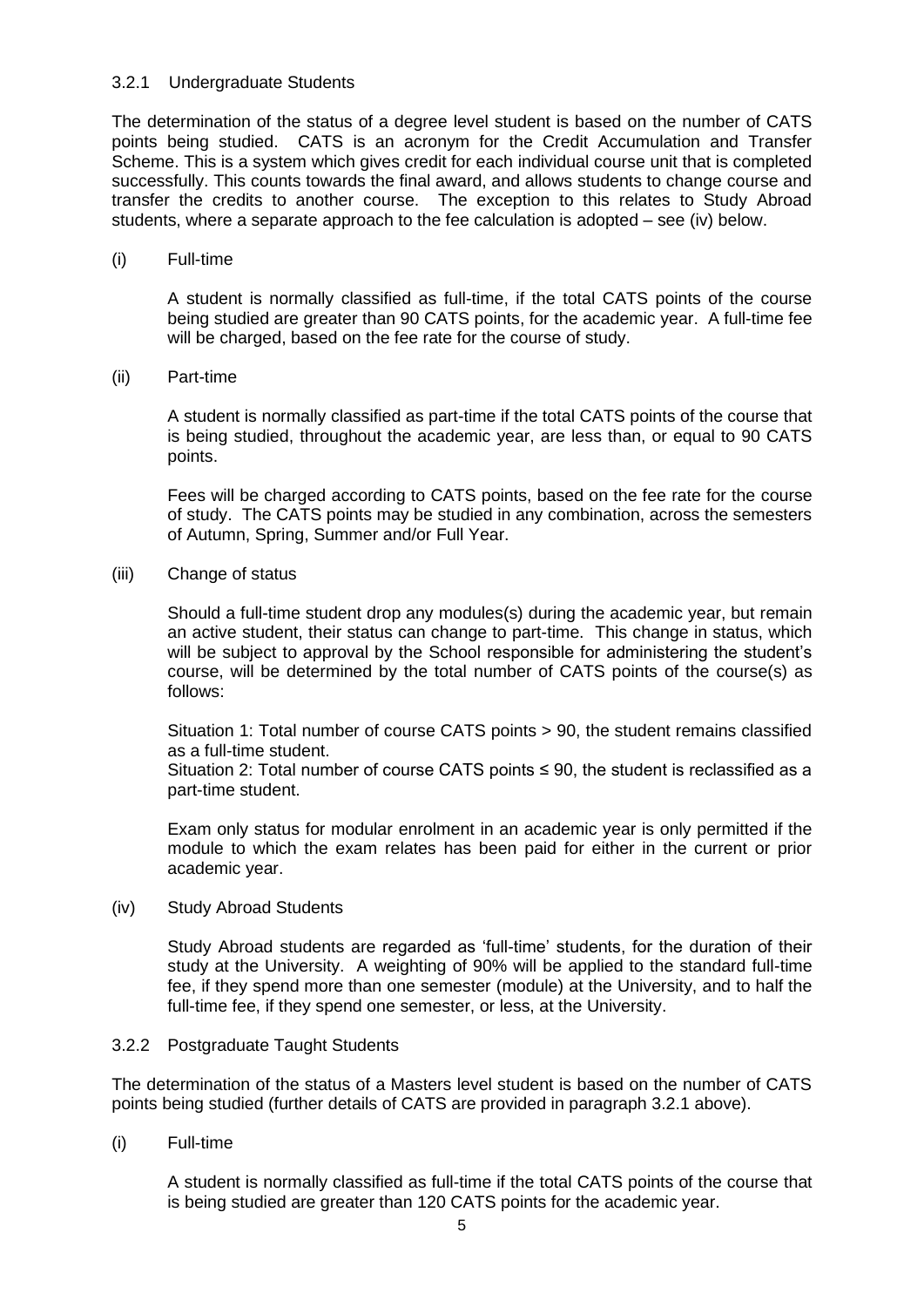A full-time fee will be charged, based on the fee rate for the course of study. This includes the fee for the submission of a dissertation, where appropriate.

(ii) Part-time

A student is normally classified as part-time if the total CATS points of the course being studied that he/she is studying are less than or equal to 120 CATS points for the academic year. Fees will be charged according to CATS points, based on the fee rate for the course of study.

#### (iii) Dissertation fee

If a student's course requires a dissertation to be submitted, and the dissertation is not submitted by the due date of the academic year in which the student is enrolled and there are no exceptional circumstances, the student will be subject to the General Regulations governing the late submission of assessed work.

If the required dissertation is not submitted by the due date of the academic year in which the student is enrolled and the student has been granted an extension by their School, the student should be re-enrolled on a full dissertation module (60 CATS points) charged at the prevailing rate. In the case of exceptional circumstances refer to Sections 5.6 and 9.4.

If the required dissertation is submitted by the due date of the academic year in which the student is enrolled and the dissertation fails, the student may be reenrolled and charged the appropriate fee as set out in the Tuition Fees and Related Charges Schedule.

If a student enrolled on a dissertation module is prevented from starting their dissertation due to failure in one or more taught modules, the dissertation module will be dropped and the student's liability for that module will be capped at 25% of the fee for the module (60 CATS points). If the student wishes to be enrolled on the dissertation in a subsequent academic year, then the student will be subject to 100% tuition fee liability for that module.

#### 3.2.3 Postgraduate Research Students

The determination of the status of a Postgraduate Research student is normally based on the number of hours of study per week.

(i) Full-time

The annual fee will be based on the fee rate for the course of study. However, in order to accommodate the more flexible nature of commencing and completing research degrees, the method of fee calculation will differ for research students.

The fee will be calculated on a monthly basis, pro-rated for the academic year in which the student starts. In the month that the student commences their studies, a monthly fee will only be calculated if the student is deemed to be in attendance on, or before, the  $5<sup>th</sup>$  of that month. In all subsequent months, a monthly fee will be calculated if the student is deemed to be in for 20 calendar days or more.

All PGR students are required to pay the minimum period of studies before thesis submission, or the full normal period of studies before changing to thesis only status, in the line with the General Regulations which can be found at *[General Regulations |](https://www.qub.ac.uk/directorates/AcademicStudentAffairs/AcademicAffairs/GeneralRegulations/)  [Academic & Student Affairs | Queen's University Belfast \(qub.ac.uk\)](https://www.qub.ac.uk/directorates/AcademicStudentAffairs/AcademicAffairs/GeneralRegulations/)*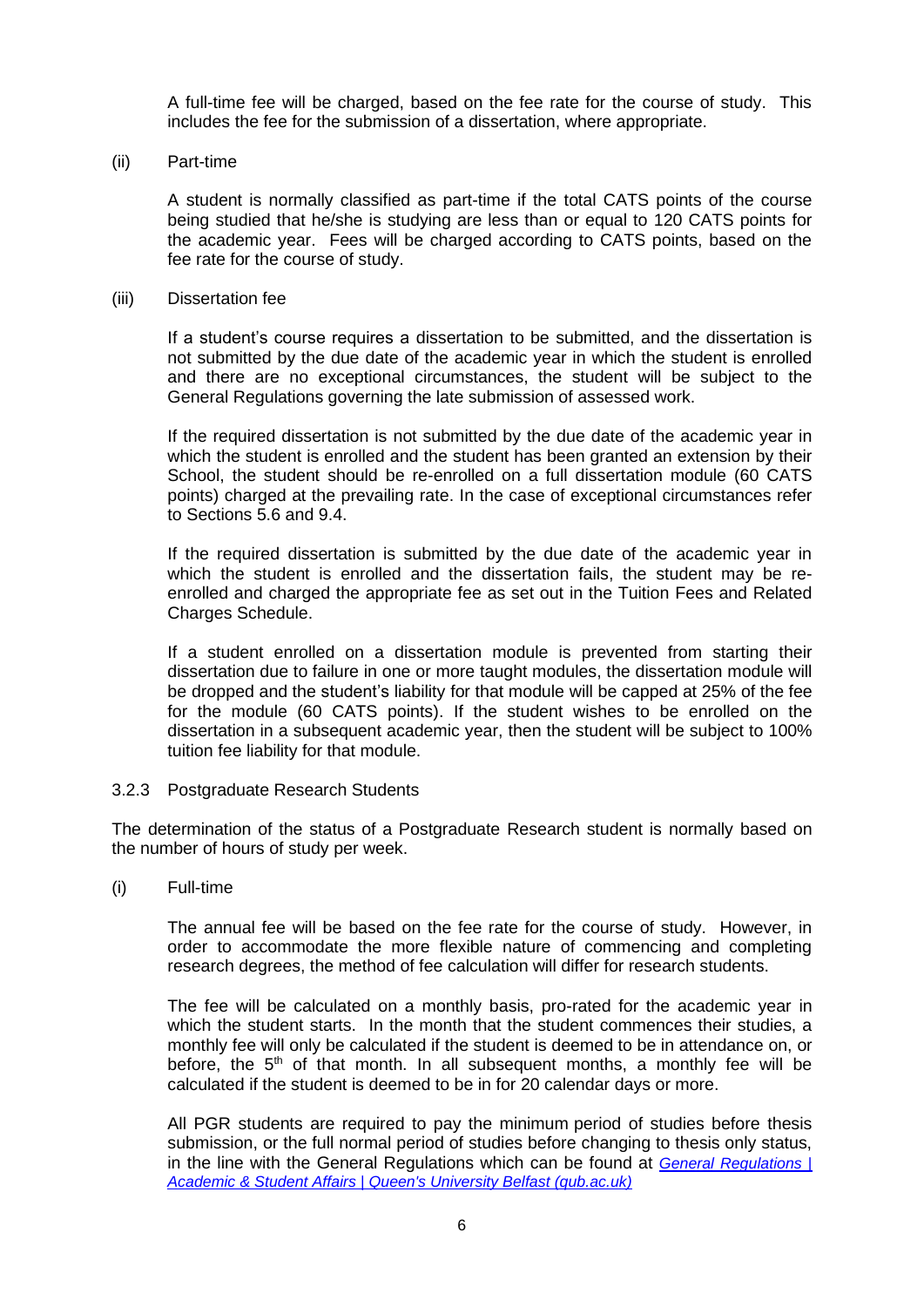At registration, students will be charged the appropriate number of monthly fees up to the end of the academic year. If a student commences studies at the start of the academic year, the student will be charged twelve monthly fees. If a student completes their course of study during the academic year, the fee will be recalculated and a refund may become due.

(ii) Part-time

Part-time research students are assessed on the basis that they are studying less than 21 hours per week, normally over a period of more than 18 weeks, on the course of study. The fee is calculated and charged based on 50% of the full-time fee.

(iii) Thesis Only

Following confirmation by the Progress Review Panel that the student has completed all the necessary research, and after approval by the relevant School Committee, a student may be registered as thesis only (writing up) for one year only (regardless of the previous full-time or part-time status).

Following the period of thesis only, where a student has not submitted their thesis, the student will be returned to their original mode of study, ie full-time or part-time. At registration, students will be charged the appropriate number of monthly fees up to the end of the academic year. If a student completes their course of study during the academic year, the fee will be recalculated and a refund may become due.

On the occasion when a thesis is required to be re-submitted, a resubmission charge will be payable by the student as set out in the Tuition Fees and Related Charges Schedule.

#### 3.2.4 Students Enrolled on more than one Course of Study

Students who are enrolled on more than one course of study will be charged a fee for each course. For example, this can arise when a student is enrolled on more than one part-time course.

# 3.2.5 Collaborative Research Students

In the absence of an existing alternative collaborative arrangement, the appropriate arrangements involving international students, studying at both their home university and Queen's University Belfast are as follows:

- For the periods when the student is full-time at Queen's University Belfast, the prorated full-time international fee is payable.
- For the periods when the student is not at Queen's University Belfast, i.e. the student is studying overseas, the part-time international fee is payable, again pro-rated for the time the student is not at Queen's University Belfast.

# 3.2.6 Distance Learning Students

Students who are undertaking a designated distance learning programme and who are not in regular attendance at the University will be charged a distance learning fee.

# 3.2.7 Professional Doctorates

Professional Doctorates comprise taught components which are regulated by the Study Regulations for Postgraduate Taught Programmes, and research components which are regulated by the Study Regulations for Research Degree Programmes which can be found at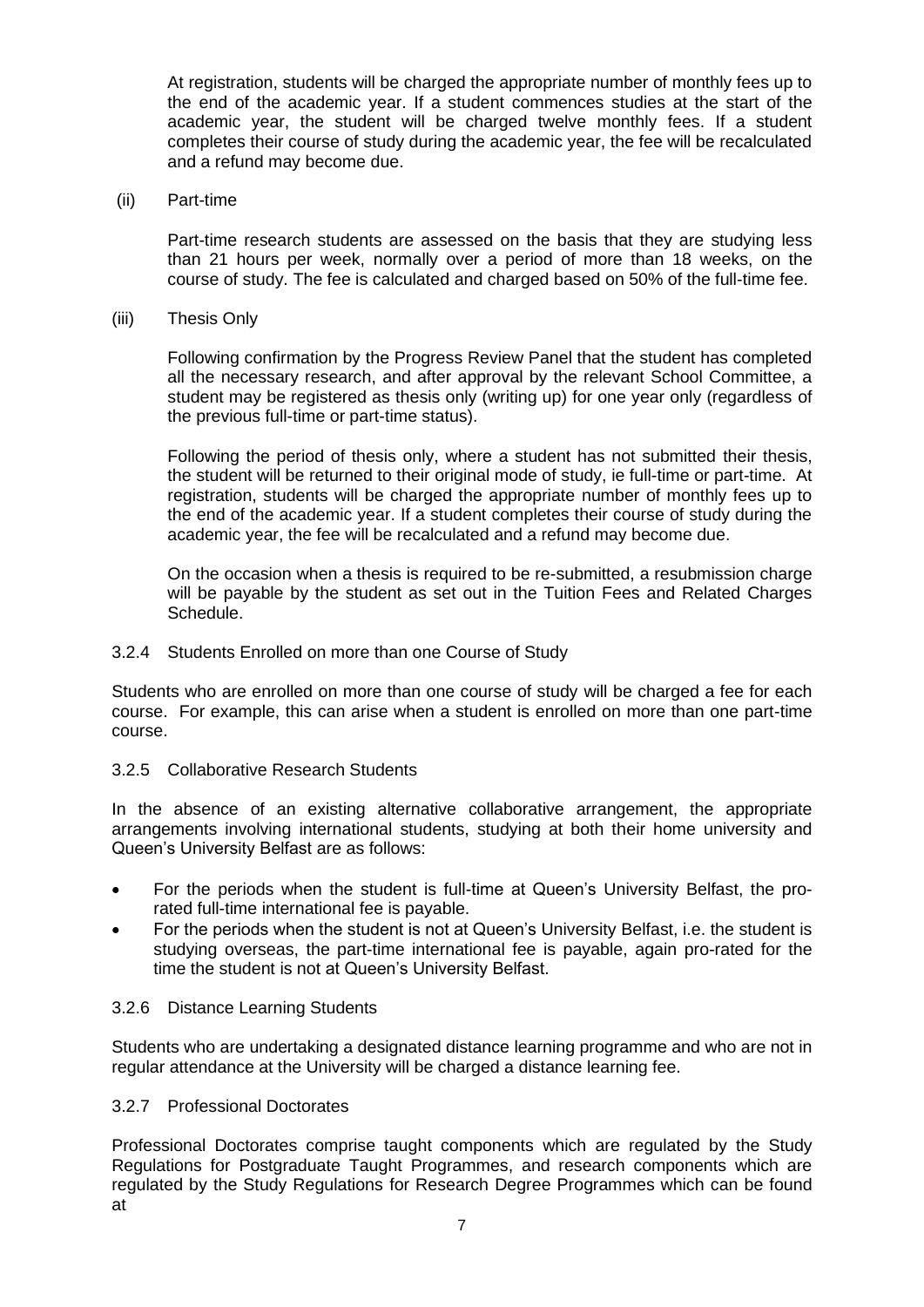www.qub.ac.uk/directorates/AcademicStudentAffairs/AcademicAffairs/GeneralRegulations/S tudyRegulations/

Students who enrol on a Professional Doctorate programme may graduate with a taught Master's degree if sufficient credit has been attained from the taught components (including from a research project and dissertation); or a research Master's degree if the examiners consider that the thesis submitted for the research component is only Master's level.

(i) Tuition Fee

The calculation of the fee for Professional Doctorates is based on the number of CATS points that the student is studying, based on the Postgraduate Taught fee.

(ii) Thesis Only

Following confirmation by the Progress Review Panel that the student has completed all the necessary research, and after approval by the relevant School Committee, a professional doctorate student may be registered as thesis only (writing up) for one year only (regardless of the previous full-time or part-time status).

Following the period of thesis only, where a student has not submitted, in normal circumstances, the student will be enrolled as a postgraduate research student and charged monthly, at the prevailing postgraduate rate until submission of their thesis. In the case of exceptional circumstances refer to Section 9.4.

(iii) On the occasion when a thesis is required to be re-submitted, a resubmission charge will be payable by the student.

#### **3.3 Fee Rates**

All courses are subject to a fee rate, based on the classification, as outlined below. Students from NI, ROI and GB pay a set fee, regardless of the fee rate. International tuition fees vary depending on the fee rate classification of the course.

- Fee Rate 1: Courses which are essentially classroom based.
- Fee Rate 2: Courses with a substantial laboratory, workshop component and pre-clinical elements of nursing courses.
- Fee Rate 3: Pre-clinical elements of medical courses.

Fee Rate 4: Clinical elements of medical courses.

Full-time students will normally be charged the fee relating to their ultimate course/qualifications, ie the fee will be based on the final course they are registered on for the year. Similarly students who change fee rate during the year will be charged a fee based on the final rate. Part-time students will be charged, based on the course they are registered on at the end of each semester.

# **3.4 Residency**

The following main categories of residency apply:

- NI (Northern Ireland) applicable for Undergraduates and Postgraduates.
- GB (England, Scotland or Wales) applicable for Undergraduates and Postgraduates.
- ROI (Republic of Ireland) applicable for Undergraduates and Postgraduates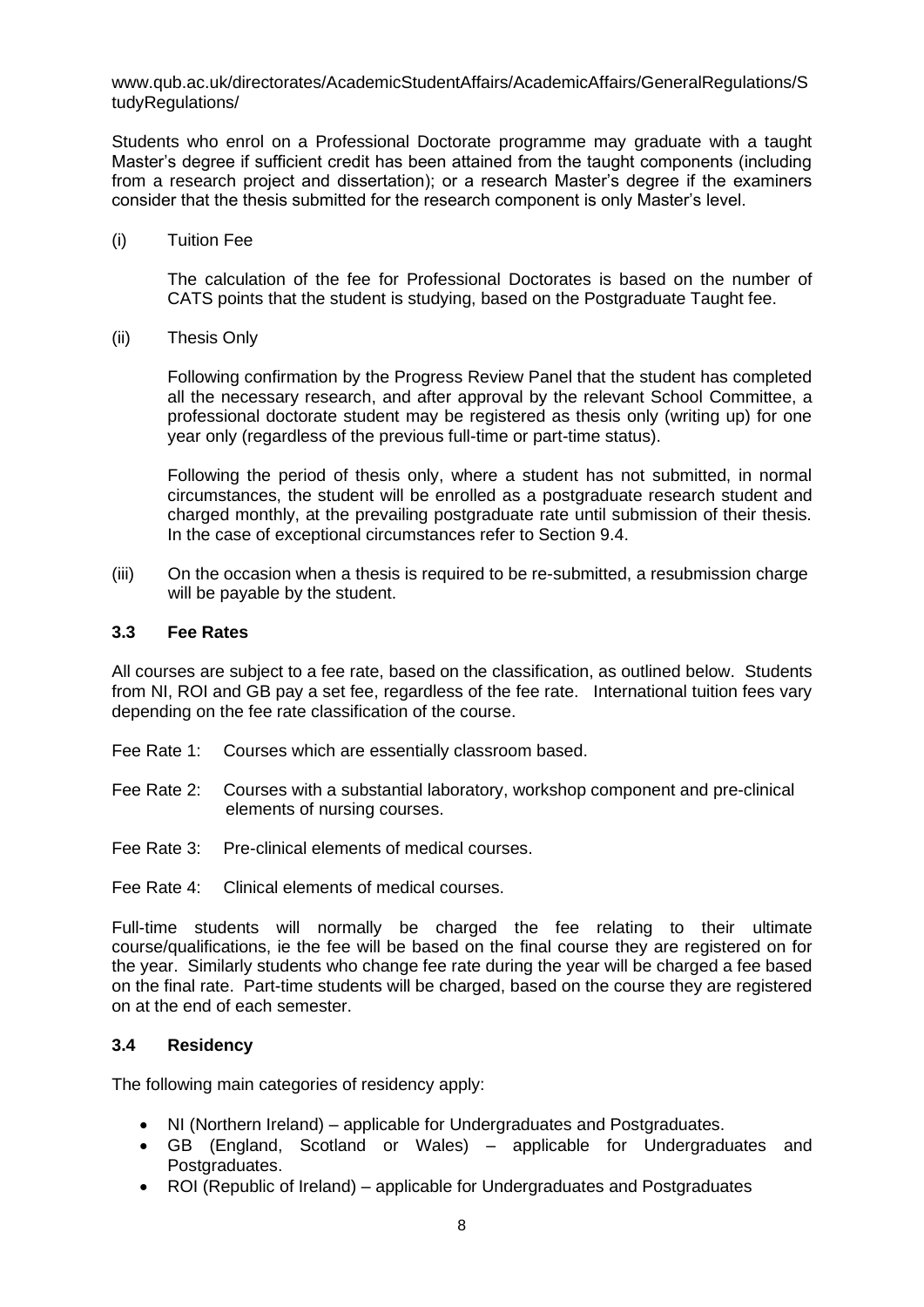- EU Other (European Union, excluding the Republic of Ireland) applicable for Undergraduates and Postgraduates.
- Isles (Channel Islands and Isle of Man) applicable to Undergraduates and Postgraduates.
- International applicable to Undergraduates and Postgraduates.

Guidance on residency can be found on the UKCISA (UK Council for International Affairs) website [www.ukcisa.org.uk](http://www.ukcisa.org.uk/) and on [www.qub.ac.uk/Study/Undergraduate/How-to-apply/Feestatus/](http://www.qub.ac.uk/Study/Undergraduate/How-to-apply/Feestatus/)

# **3.5 Admit Term**

The level of fees charged will be determined, based on the first year that a student commenced their studies at the University (the Admit Term), and will be linked to the Programme of Study. In subsequent years, fees will be subject to an inflationary increase, unless explicitly stated otherwise.

# **3.6 Review of Tuition Fee Calculation**

An applicant or student who is dissatisfied with their fee calculation may submit a request for the fee calculation to be reviewed by the University's Director of Finance. A review may be sought if one or more of the five criteria which determines the tuition fee calculation, is incorrect (see Sections 3.1 – 3.5 above).

An applicant or student must submit a request for review in writing to the Director of Finance within 10 working days of the communication of the fee and should set out evidence to support the grounds for review. The letter should make reference to which criteria, are being challenged. Details of any supporting documentation should also be provided with the letter.

The Director of Finance will consider the request for review and will undertake further enquiries as are deemed necessary and provide a written response, normally within 15 working days of receiving the request for review.

An applicant or student can appeal the process set out above by following the procedure in Section 9.

# **4. TUITION FEES, INITIAL PAYMENTS AND RELATED CHARGES**

# **4.1 Summary of Tuition Fees**

Each student enrolled on a programme of study at the University shall pay an annual composite fee which covers tuition, access to learning resources including the virtual learning environment, examinations (resit examination charges are applied as required), and a wide range of student support services, which includes, but is not limited to, library facilities, IT services, and professional support services as well as membership of the Students' Union and a premium for personal accident insurance.

For some courses, students may be required to purchase specialist equipment, text books, IT equipment, attend field trips or incur costs associated with placement years abroad. Where there are additional costs directly related to a particular course, these will be specifically set out in the Additional Course Costs Section of the CourseFinder webpages available at (http://www.qub.ac.uk/courses/) and in the programme information. Students are responsible for payment of all additional costs.

Details of all tuition fees and related charges are provided in the Tuition Fees and Related Charges Schedule for the relevant academic year, available at [www.qub.ac.uk/tuitionfees.](http://www.qub.ac.uk/tuitionfees) Tuition fees for the first academic year will also be set out in the offer letter.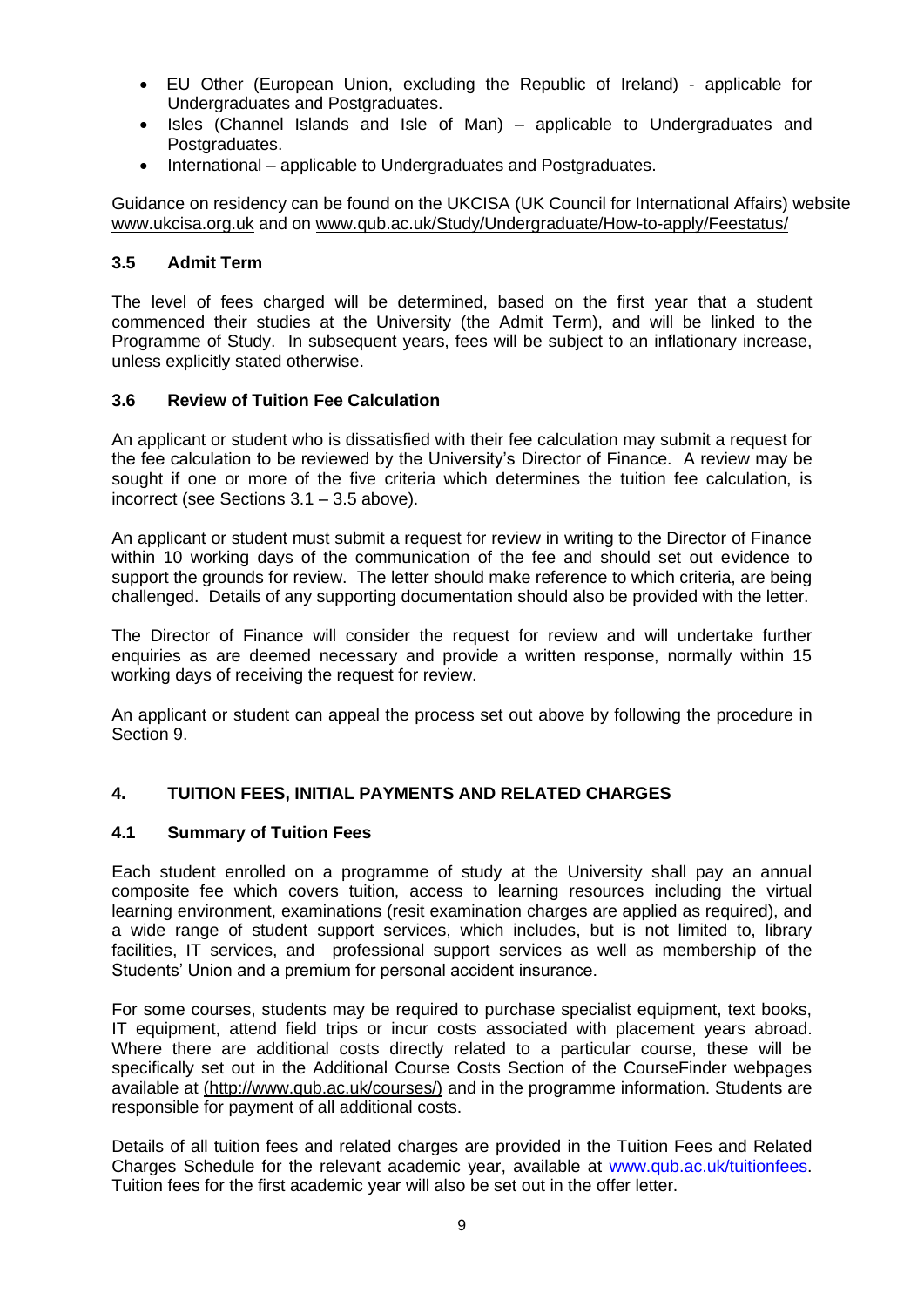In the event that a sponsor / third party fails to pay a student's tuition fees by a specified date, the student will be liable for the outstanding tuition fees.

A student is liable for the full tuition fee at the point of completion of enrolment and registration. Should there be a change in the student's status following completion of enrolment and registration which results in a change in their tuition fee, then the student is liable for the revised tuition fee. The following sections provide details of the options available to students, with regard to the payment of their tuition fee.

# **4.2 Initial Payment**

Amounts due at enrolment and registration must be paid in order to complete the enrolment and registration process. This includes an initial payment of 25% of the calculated tuition fee. The initial payment is non-refundable unless the applicant or student cancels their contract with the University in accordance with clause 33 of the Terms and Conditions for 2022 Entry (available at www.qub.ac.uk/Study/TermsandConditions/)

# **4.3 Payment of Tuition Fees**

Future instalments of tuition fees must be paid in accordance with the agreed payment plan (eg Direct Debit) whether or not an invoice is raised.

All related charges, if incurred, are due immediately and cannot be paid using the Direct Debit option. This includes the Thesis Only (Writing Up) Charge and the Exam-Only Charge.

In the event of a Direct Debit failing, the tuition fee outstanding is payable in full.In such circumstances, the University reserves the right to remove the student from the Direct Debit Scheme and apply an administration charge.

A student will not be considered fully financially registered for a term until payment arrangements have been made. Details of how students can fulfil this requirement are provided in the following sections.

# **4.4 NI/ROI/GB Undergraduate and Postgraduate Taught Students**

The current arrangements for the payment of University tuition fees allow eligible students to apply for a tuition fee loan from the Student Loans Company. Details of fee payment options for all NI/ROI/GB Undergraduate and Postgraduate Taught students, including those eligible students who are entitled to a fee loan, are outlined in the table overleaf:

| <b>Options</b>             | <b>Notes</b>                                                                                                                                                                         |  |  |  |  |
|----------------------------|--------------------------------------------------------------------------------------------------------------------------------------------------------------------------------------|--|--|--|--|
| SLC loan                   | Student must apply to the SLC separately. The SLC then<br>pays the loan directly to the University.                                                                                  |  |  |  |  |
|                            |                                                                                                                                                                                      |  |  |  |  |
| Pay full fees at enrolment | 25% is non-refundable unless the student cancels the contract                                                                                                                        |  |  |  |  |
| and registration           | with the University in accordance with the Terms and                                                                                                                                 |  |  |  |  |
|                            | Conditions for 2022 entry.                                                                                                                                                           |  |  |  |  |
| <b>Direct Debit</b>        | 25% payment at enrolment and registration, which is non-<br>refundable unless the student cancels the contract with the<br>University in accordance with the Terms and Condition for |  |  |  |  |
|                            |                                                                                                                                                                                      |  |  |  |  |
|                            | 2022 entry. 3 further payments (November, January, March)                                                                                                                            |  |  |  |  |
| Sponsor                    | Evidence of sponsorship or scholarship from a government or                                                                                                                          |  |  |  |  |
|                            | other official organisation must be provided at enrolment and                                                                                                                        |  |  |  |  |

#### **Table 1: NI/ROI/GB Undergraduate and Postgraduate Taught Fees – Payment Options**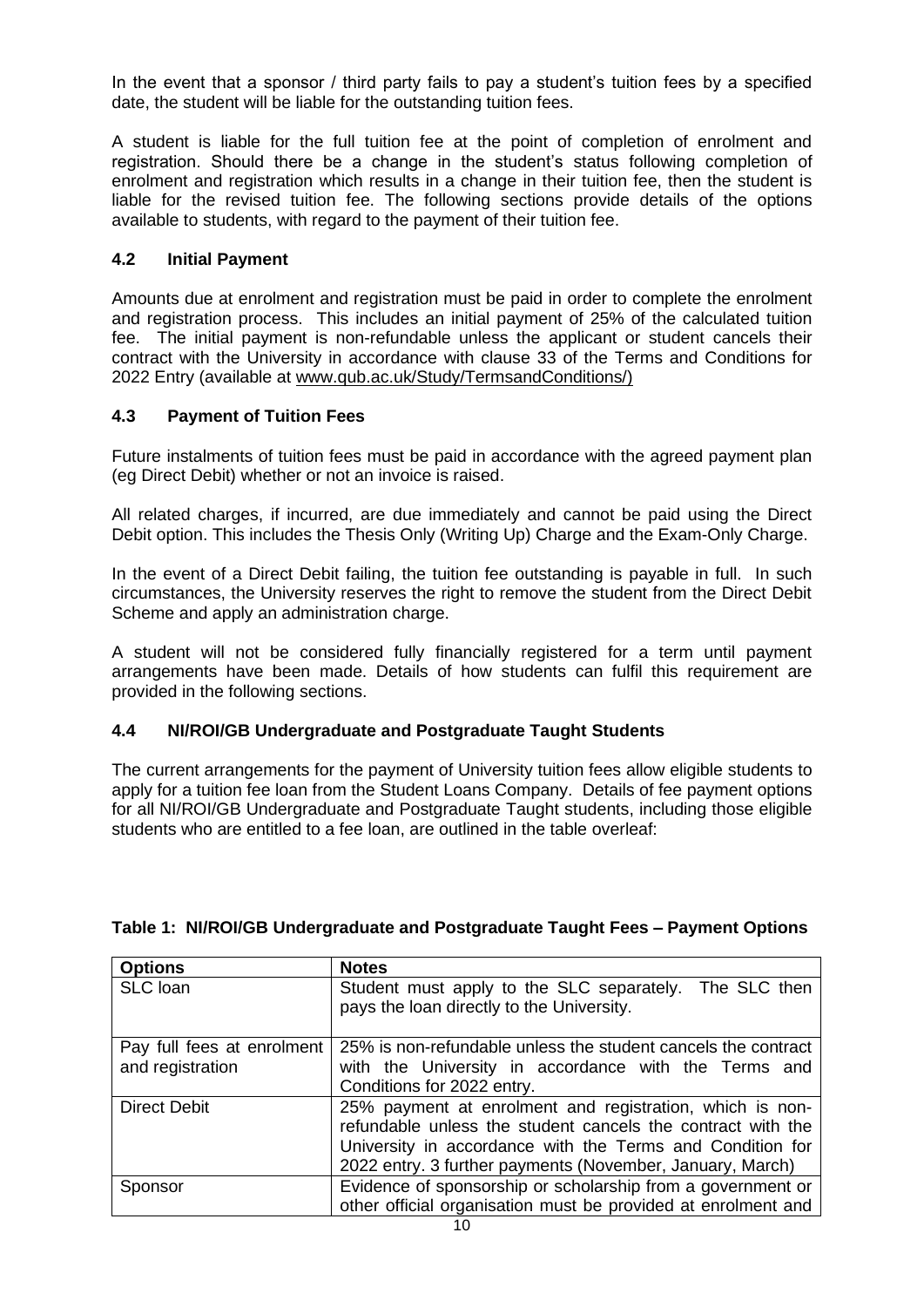|             | registration.                                              |
|-------------|------------------------------------------------------------|
| Combination | SLC / Sponsor / Balance payable in full or by Direct Debit |

The non-refundable percentage of fees will increase at various points during the academic year. Further details can be found in Tables 6 and 7, for full-time and part-time students.

# **4.5 NI/ROI/GB Postgraduate Research Students**

Research students should note that the full fee for the remaining part of the academic year is calculated on registration. This full amount will appear on the student's account even if there is a Leave of Absence planned or a Thesis submission is anticipated. The total fees owed to the University will then be re-calculated once the Leave of Absence has commenced or the thesis submitted.

For sponsored research students, evidence of sponsorship or scholarship from a government or other official organisation must be provided at registration. In the event the sponsor fails to pay the student's tuition fees in accordance with the payment term the student will be liable for the payment of the tuition fees which must be remitted to the University by direct payment or Direct Debit, as agreed with the University.

The indicative payment due dates for Postgraduate Research Students are summarised in the Table below:

|                                                                             | <b>Enrolment Period</b><br><b>Enrolment period</b><br>between<br><b>between</b><br>1 October - 31 December<br>1 January - 30 September |                                                                                    |
|-----------------------------------------------------------------------------|----------------------------------------------------------------------------------------------------------------------------------------|------------------------------------------------------------------------------------|
| (25% of the original<br>Fee due<br>calculated fee for the academic<br>year) | Payable at enrolment and<br>registration                                                                                               | Payable at enrolment and<br>registration                                           |
| Balance of the original calculated<br>fee for the academic year             | Payable either at enrolment<br>and registration, or by direct<br>debit                                                                 | Payable at enrolment and<br>registration (Direct<br>Debit<br>option not available) |

# **Table 2: Postgraduate Research Fees – Indicative Payment Due Dates**

If the first enrolment of a student did not take place at the beginning of an academic year, in subsequent years, the student will be required to enrol at the start of the academic year, and the first payment will be due on 1 October.

For students whose personal fee liability is greater than £325, the following methods of payment are available.

|  |  |  |  | Table 3: Postgraduate Research Fees - Payment Options |
|--|--|--|--|-------------------------------------------------------|
|--|--|--|--|-------------------------------------------------------|

| <b>Options</b>                                 | <b>Notes</b>                                                                                                                                                   |
|------------------------------------------------|----------------------------------------------------------------------------------------------------------------------------------------------------------------|
| Pay full fees at enrolment<br>and registration | 25% is non-refundable unless the student cancels the<br>contract with the University in accordance with the Terms<br>and Conditions for 2022 entry.            |
| Direct Debit                                   | 25% payment of the original calculated fee for the academic<br>year at enrolment and registration<br>3 further bi-monthly payments based on the enrolment date |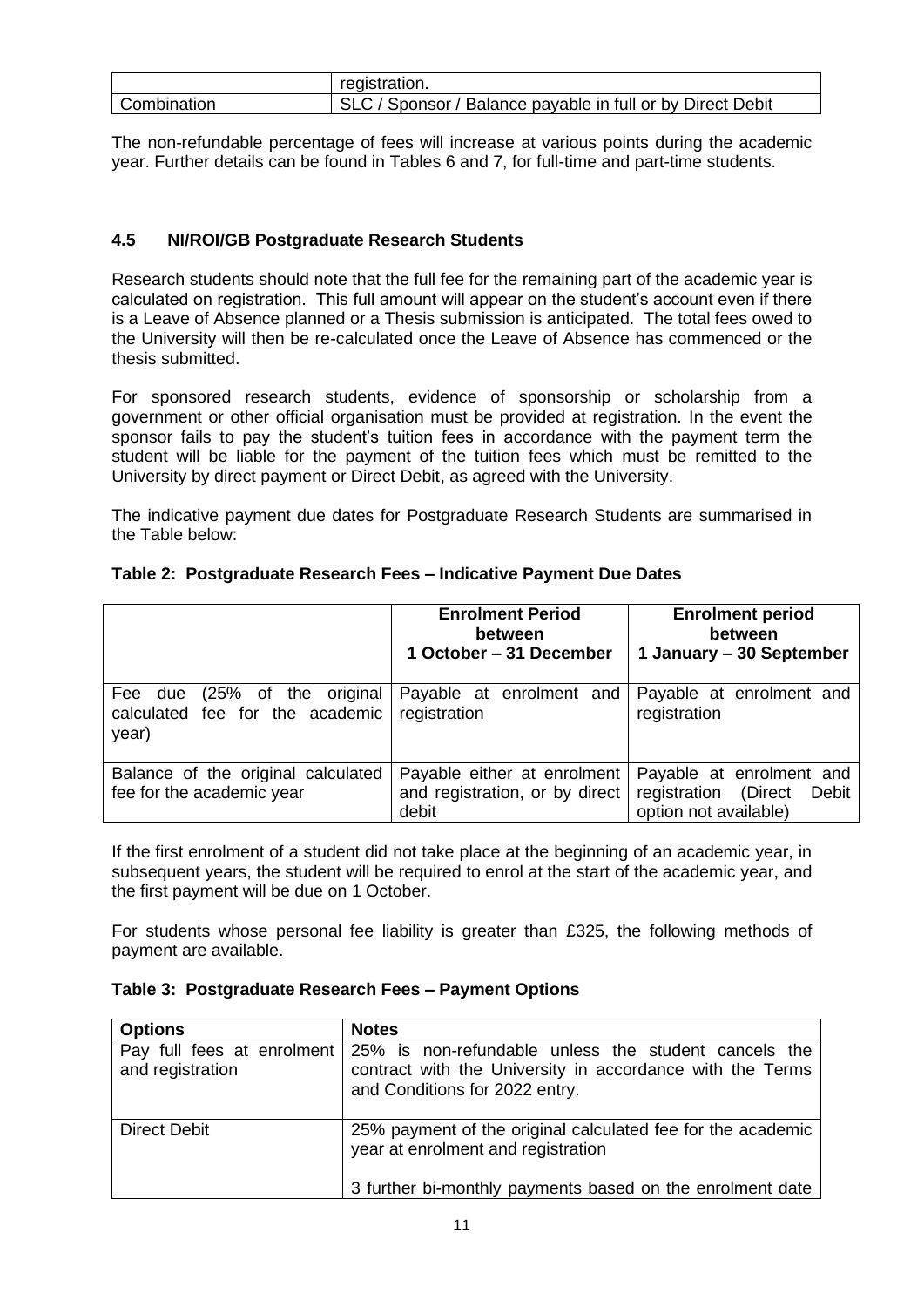|         | and the pro-rated fee for the year.                                                                                                           |
|---------|-----------------------------------------------------------------------------------------------------------------------------------------------|
| Sponsor | Evidence of sponsorship or scholarship from a government<br>or other official organisation must be provided at enrolment<br>and registration. |

In the event of a Direct Debit failing, the tuition fee outstanding is payable in full. In such circumstances, the University reserves the right to remove the student from the Direct Debit Scheme and apply an administration charge.

# **4.6 EU Other and International Students**

As a condition of completing the enrolment and registration process, all EU Other and international students must comply with the following payment arrangements, as outlined in Table 4 below.

| <b>Options</b>             | <b>Notes</b>                                                    |  |  |  |
|----------------------------|-----------------------------------------------------------------|--|--|--|
| Pay full fees at enrolment | 25% is non-refundable unless the student cancels the contract   |  |  |  |
| and registration           | with the University in accordance with the Terms and Conditions |  |  |  |
|                            | for 2022 Entry.                                                 |  |  |  |
| <b>Direct Debit</b>        | 25% payment at enrolment and registration which is non-         |  |  |  |
|                            | refundable unless the student cancels the contract with the     |  |  |  |
|                            | University in accordance with the Terms and Conditions for 2022 |  |  |  |
|                            | Entry. 3 further payments (November, January, March)            |  |  |  |
| Sponsor                    | Evidence of sponsorship or scholarship from a government or     |  |  |  |
|                            | other official organisation, must be provided at enrolment and  |  |  |  |
|                            | registration.                                                   |  |  |  |

The non-refundable percentage of fees will increase at various points during the academic year. Further details can be found in Tables 6 and 7, for full-time and part-time students, respectively.

# **4.7 EU Other, International and Distance Learning Students**

In order to accommodate those EU Other, international and distance learning students who cannot avail of the Direct Debit payment option which requires a UK bank account, (which can only be opened if resident in the UK), a payment plan option is available with payment dates in line with the Direct Debit instalment dates of November, January and March.

# **Table 5: EU Other, International and Distance Learning Student Fees - Payment Options**

| <b>Options</b>             | <b>Notes</b>                                                    |  |  |  |
|----------------------------|-----------------------------------------------------------------|--|--|--|
| Pay full fees at enrolment | 25% is non-refundable unless the student cancels the contract   |  |  |  |
| and registration           | with the University in accordance with the Terms and Conditions |  |  |  |
|                            | for 2022 Entry.                                                 |  |  |  |
| Payment Plan               | 25% payment at enrolment and registration which is non-         |  |  |  |
|                            | refundable unless the student cancels the contract with the     |  |  |  |
|                            | University in accordance with the Terms and Conditions for 2022 |  |  |  |
|                            | Entry.                                                          |  |  |  |
|                            | 3 further payments (November, January, March)                   |  |  |  |
| Sponsor                    | Evidence of sponsorship or scholarship from a government or     |  |  |  |
|                            | other official organisation, must be provided at enrolment and  |  |  |  |
|                            | registration.                                                   |  |  |  |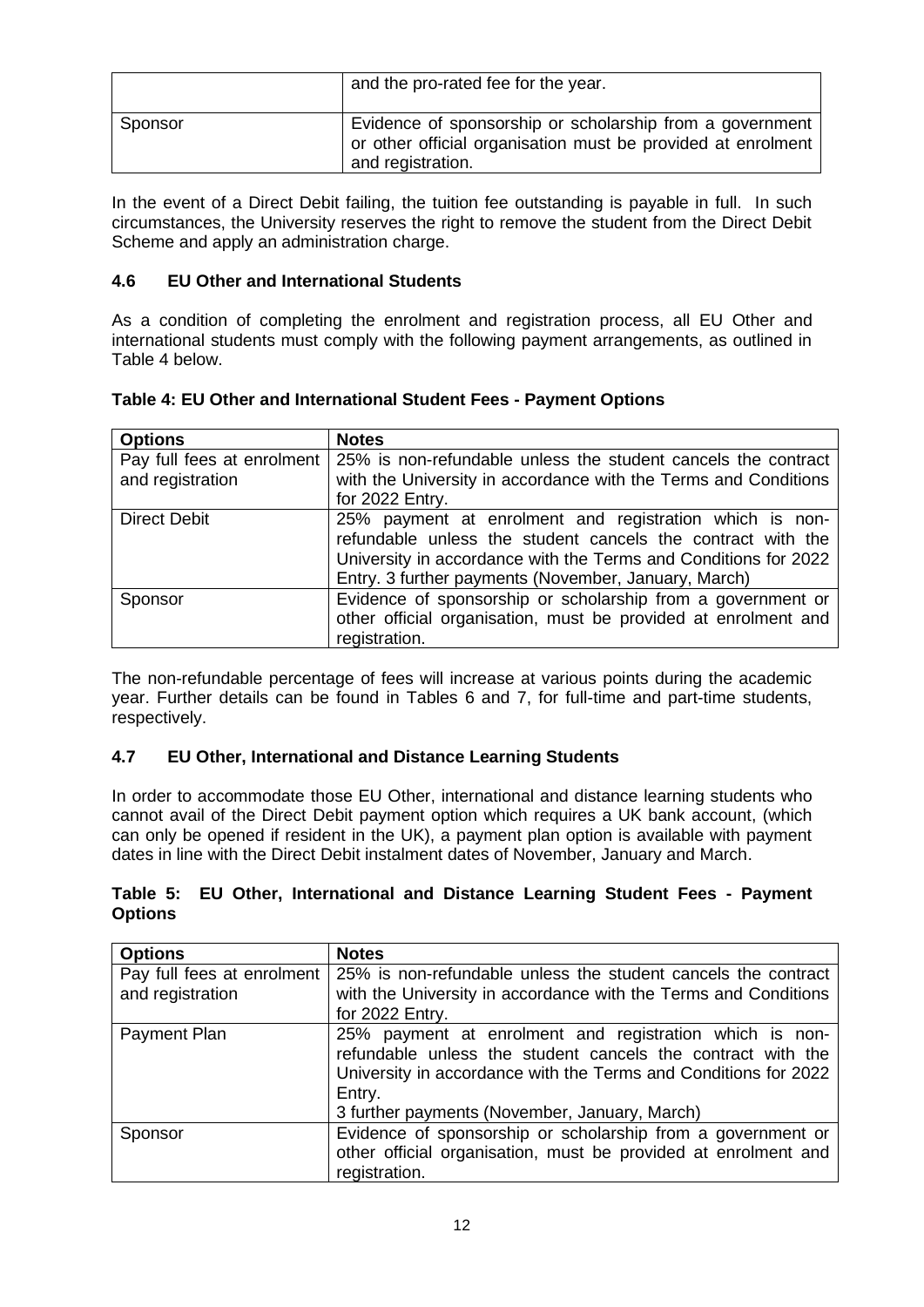The non-refundable percentage of fees will increase at various points during the academic year. Further details can be found in Tables 6 and 7, for full-time and part-time students, respectively.

# **5. WITHDRAWALS AND REFUNDS**

The purpose of the following section is to ensure a consistent approach to the application of withdrawals and refunds. The following guiding principles have been applied:

- students should pay a proportion of fees due, for modules which they have enrolled on and which have been held for them;
- students should not be required to pay a full fee for modules they have not attended, and from which they have withdrawn in advance; and
- students should not receive a refund for modules which they have completed and for which they have received a grade (the outcome of the grade is irrelevant).

# **5.1 Dropped Modules**

No fee refund will apply if a full-time student drops modules and still meets the criteria for a full-time student. This is because the full-time fee will continue to apply.

If a full-time student drops modules and meets the criteria for a part-time student, a fee refund may be applicable.

# **5.2 Withdrawals**

Any student may, on a voluntary or required basis, withdraw either permanently or temporarily from the University or programme of study at any point in the year.

The following sections are relevant in the context of assessing the fee implications of withdrawals and refunds.

# **5.2.1 Full-time Undergraduate and Postgraduate Taught Students**

The date when a student withdraws affects the level of tuition fees which may be refunded, and it may also affect the student loan. Fee adjustments are calculated with reference to the date of withdrawal from the University, not the last date of attendance, and cannot be actioned if the withdrawal procedure has not been followed correctly. Table 6 below, demonstrates how the adjustment is calculated.

| <b>Attendance / SLC Liability Point</b>                                                                                                                                                      | <b>Normal Effective</b><br><b>Period</b> | Fees due to<br>the University |
|----------------------------------------------------------------------------------------------------------------------------------------------------------------------------------------------|------------------------------------------|-------------------------------|
| First Liability Date - Completion of Enrolment<br>and Registration (non-refundable unless the<br>student cancels the contract in accordance<br>with the Terms and Conditions for 2022 entry) | Up to 9 January 2023                     | 25%                           |
| Second Liability Date                                                                                                                                                                        | 10 January 2023 - 16<br>April 2023       | 50%                           |
| <b>Final Liability Date</b>                                                                                                                                                                  | 17 April 2023 onwards                    | 100%                          |

# **Table 6: Fee Liability Dates**

# **5.2.2 Part-time Undergraduate and Part-time Postgraduate Taught Students**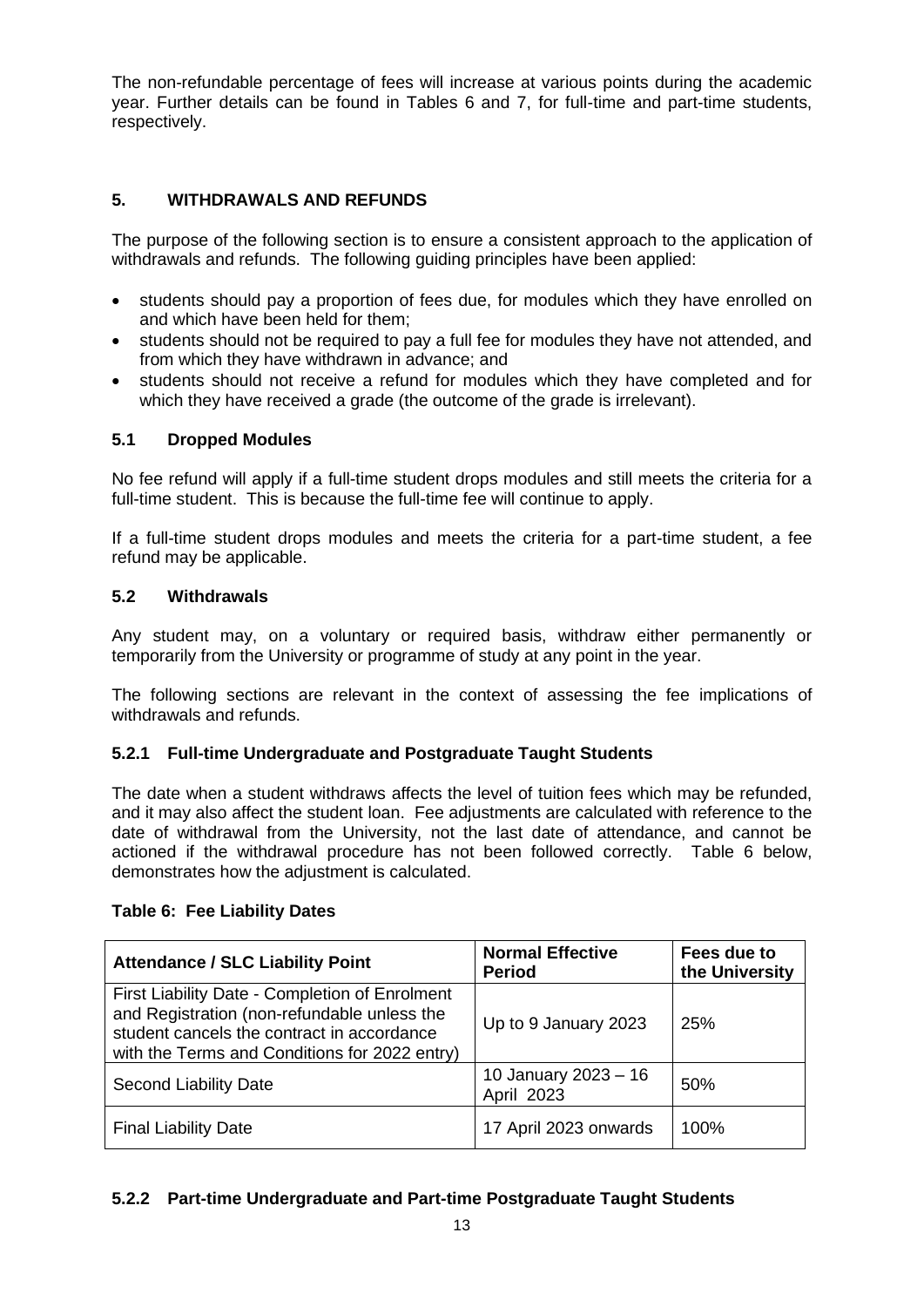Fees for part-time students are calculated by semester. Further details of the withdrawal and module drop policy for part-time students are outlined in Section 5.4.2 below.

# **5.2.3 Postgraduate Research Students**

The tuition fee liability for a Postgraduate Research student withdrawal, or a Temporary Leave of Absence, is based on the official date of withdrawal in the academic year, and a refund will be issued, if appropriate. The tuition fee is calculated for a month, if a student is deemed to be in attendance for 20 calendar days or more.

# **5.3 Refunds**

Refund entitlements will be based on the fee liability dates, as outlined in Table 6 above. Refunds will not be available on exam, resit or thesis only charges. For appeals in relation to a student's refund entitlement see Section 9.

#### **5.4 Modules Changes**

#### 5.4.1 Full-time Students

The fee for full-time students, who swap or drop modules, and who continue to satisfy the minimum CATS point requirement for full-time students, will not change, ie it will remain at the full-time level. Full-time students will be entitled to swap and drop modules, within a two week period, after enrolment and registration. After this date, only the Directorate of Academic and Student Affairs (DASA) can approve the dropping of modules.

#### 5.4.2 Part-time Students – Withdrawal Policy and Module Drop Policy

Fees for part-time students are assessed by semester (or module). Therefore separate fees will be applicable, depending on whether a student has enrolled in Autumn, Spring, Summer or Full Year modules, and each type of module will be subject to a specific withdrawal policy (as set out below). This policy will apply to the dropping of individual modules, as well as a full withdrawal from a semester or academic year, when studying in a part-time mode.

This part-time withdrawal and module drop policy will also apply where a full-time student drops to part-time and remains in attendance in the academic year. The modules dropped will have drop charges calculated based on the dates detailed in Table 7. Table 7 below illustrates the withdrawal and module drop rates, by semester, together with the fee due percentages.

| <b>Withdrawal and Module Drop Dates</b> |                |                |                      | Fee due to        |
|-----------------------------------------|----------------|----------------|----------------------|-------------------|
| <b>Autumn</b>                           | <b>Spring</b>  | <b>Summer</b>  | <b>Full Year</b>     | the               |
| <b>Modules</b>                          | <b>Modules</b> | <b>Modules</b> | <b>Modules</b>       | <b>University</b> |
| Completion of                           | Completion of  | Completion of  | Completion of        | 25%               |
| Enrolment and                           | Enrolment and  | Enrolment and  | Enrolment and        |                   |
| Registration                            | Registration   | Registration   | Registration         |                   |
| From 1                                  | From           | From           | From 1               | 50%               |
| November 2022                           | 1 March 2023   | 1 July 2023    | November 2022        |                   |
|                                         |                |                | From<br>1 March 2023 | 75%               |
| From 1                                  | From           | From           | From                 | 100%              |
| December 2022                           | 1 April 2023   | 1 August 2023  | 1 April 2023         |                   |

# **Table 7: Withdrawal and Module Drop Dates and Fee Implications**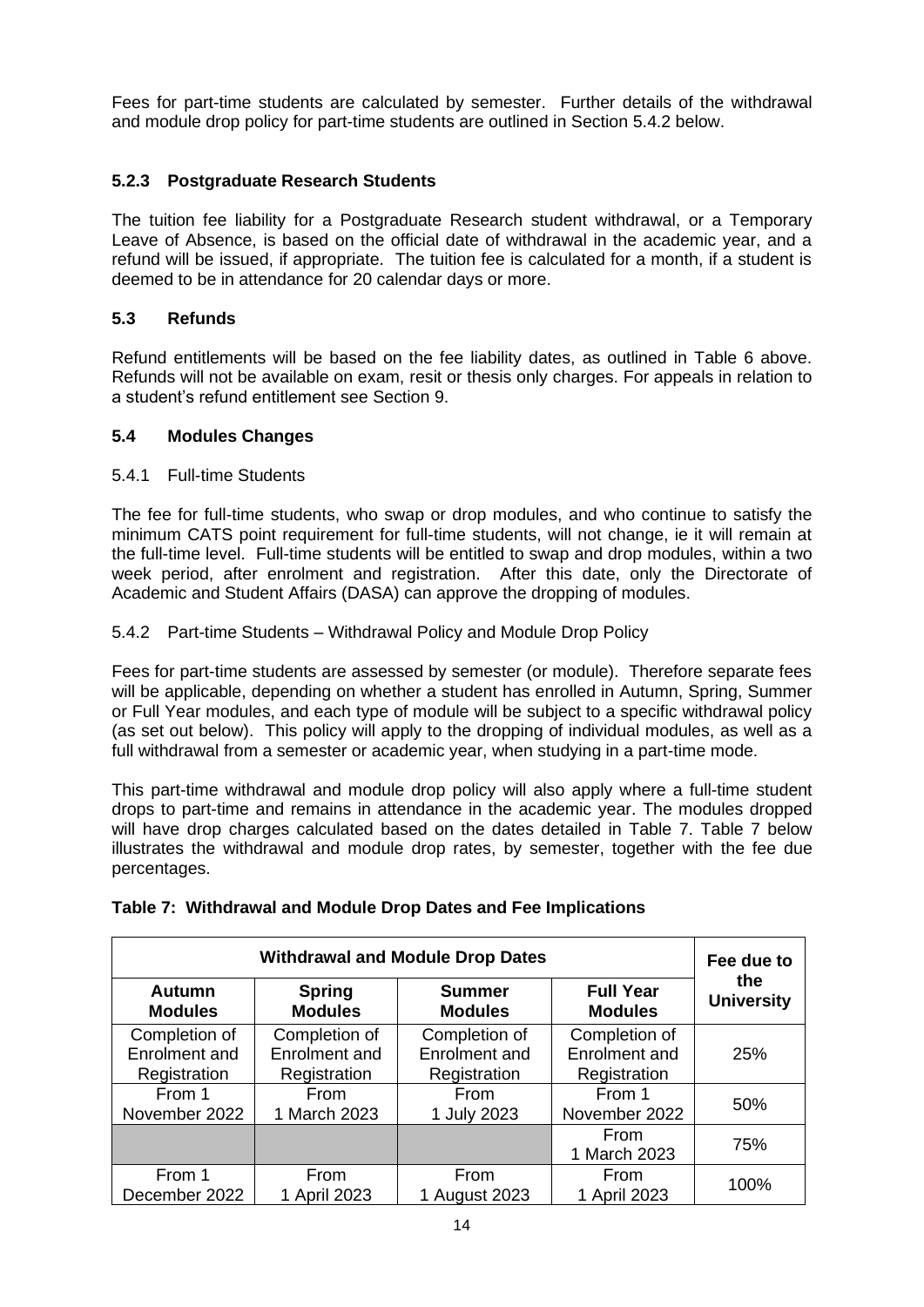It should be noted that it is the student's responsibility to ensure that their enrolment onto their particular course is correct by the end of the period in which module swaps are allowed. This will require the student to validate the information available via self service and to contact the relevant School(s) immediately if there are questions or concerns. In normal circumstances, an incorrect enrolment on the student's record will not entitle the student to a refund after the cut off date for swapping modules.

# **5.5 Deceased Student Policy**

Whilst it is rare, there are occasions when a registered student dies part way through their course so that a tuition fee adjustment may be due. Full account is taken of the individual circumstances of each case and there is appropriate consultation with a relevant member of staff in the student's School.

The tuition fee account for self funded students who have not paid any tuition fees at the time of their death is adjusted to ensure that no debt is pursued.

# **5.6 Exceptional Circumstances**

Where a student is experiencing circumstances which significantly impact their ability to engage with their studies they are required to inform their School, at the earliest opportunity.

The University's General Regulations include guidance on exceptional circumstances for unforeseeable or unpreventable events or circumstances beyond a student's control.

[http://www.qub.ac.uk/directorates/AcademicStudentAffairs/AcademicAffairs/StudentGuidanc](http://www.qub.ac.uk/directorates/AcademicStudentAffairs/AcademicAffairs/StudentGuidance/ExceptionalCircumstances-AStudentGuide/) [e/ExceptionalCircumstances-AStudentGuide/](http://www.qub.ac.uk/directorates/AcademicStudentAffairs/AcademicAffairs/StudentGuidance/ExceptionalCircumstances-AStudentGuide/)

However, to meet the threshold for an adjustment to tuition fee liability there must be clear evidence of a significant negative impact on the student's ability to engage with their studies over the period of the semester and/or academic year. It should be noted that financial problems and work related pressures are not deemed to be exceptional circumstances.

# **Tuition Fee Liability Review Group**

The Tuition Fee Liability Review Group, which is made up of representatives from the Finance and Academic and Student Affairs Directorates, will consider requests for adjustments to a student's tuition fee liability, based on exceptional circumstances.

A student must ask that their School submit a request on their behalf to the Tuition Fee Liability Review Group for consideration. All requests must have the support of the relevant School.

The request should make reference to the exceptional circumstances experienced, their timing, duration and the impact they have had on the student's ability to engage with their studies. Supporting documentation must also be provided which clearly substantiates the circumstances. Documentary evidence which is contemporary with events, rather than retrospective, is required.

The Tuition Fee Liability Review Group will undertake further enquiries as are deemed necessary. Once all required information has been provided, the Tuition Fee Liability Review Group will make a decision and will send a written response to the School, normally within 20 working days. In some circumstances the decision of the Tuition Fee Liability Review Group may require that the student complete a fitness to study check before returning to study.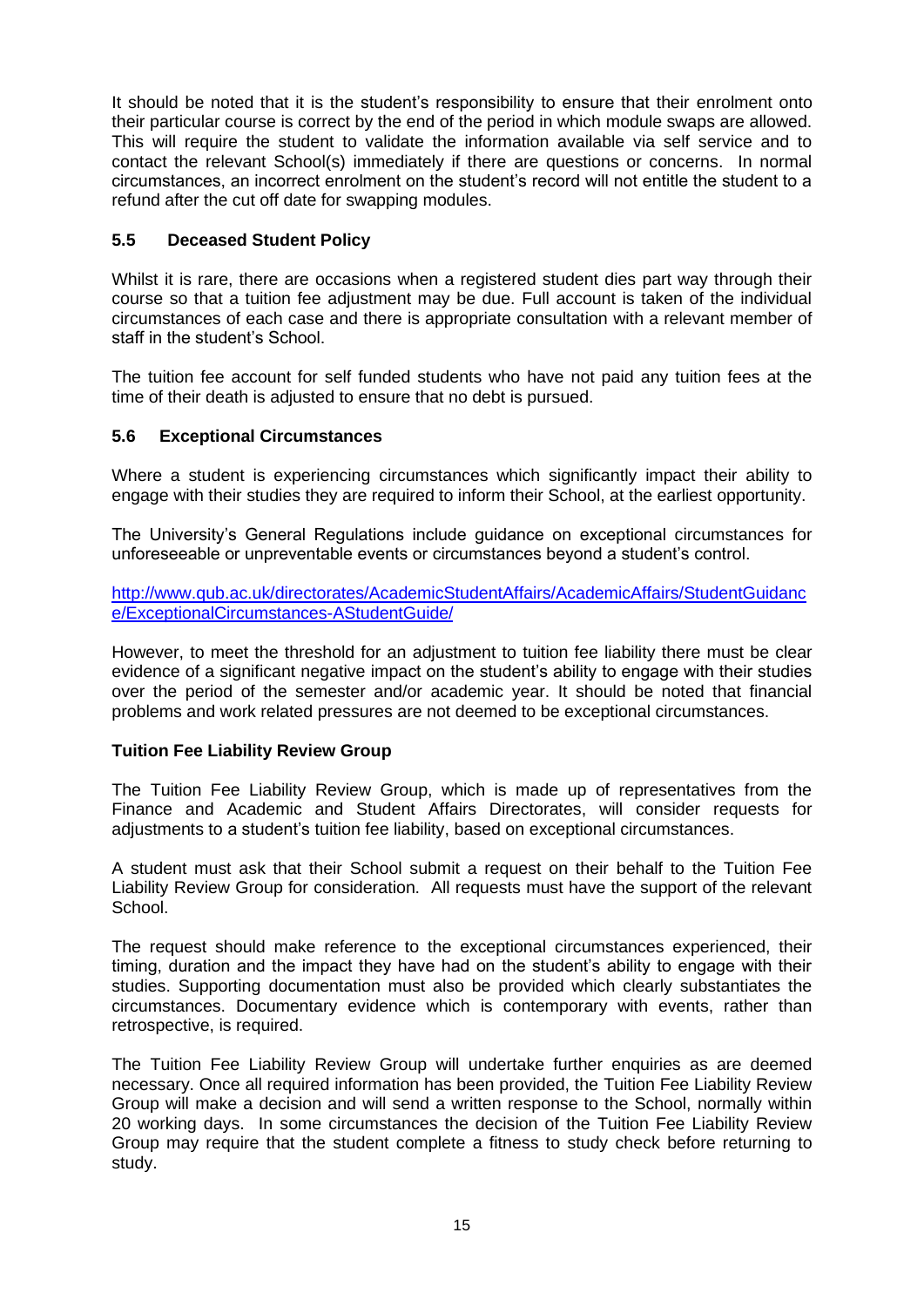If a student is dissatisfied with the Tuition Fee Liability Review Group's decision they may submit an appeal, details of which are set out in Section 9.4 below.

# **6. DEPOSITS**

Where an applicant deemed international for tuition fee purposes has met all the course entry requirements and has accepted an unconditional offer of a place to study on a oneyear postgraduate taught course, they are normally required to pay a mandatory deposit towards their tuition fees. A deposit payment will be required before a Confirmation of Acceptance for Studies (CAS) for visa/immigration purposes can be issued.

Following payment of the deposit, and the provision of the required supporting documentation, a receipt will be issued by the Student Finance Office against such payment, which can be presented in support of a visa application.

If the visa application is successful, but the student chooses not to accept a place at the University, the deposit will only be refunded in particular circumstances, as set out in the Terms and Conditions for 2022 Entry (available at [www.qub.ac.uk/Study/TermsandConditions/\)](http://www.qub.ac.uk/Study/TermsandConditions/), or if the student fails to obtain entry clearance from the UK immigration authorities to enter the UK as a student to undertake study at the University.

International applicants who are in receipt of a full tuition fee scholarship are not required to pay the mandatory tuition fee deposit (evidence of the scholarship must be provided to Admissions).

In exceptional circumstances, eg the student is unable to take up their place on medical or visa grounds, the deposit may be refunded, although this will require the approval of Marketing, Recruitment Communications and Internationalisation Directorate.

There are a number of Postgraduate Taught courses where the offer issued to NI, ROI and GB students is conditional on the payment of a deposit. Deposits are only refundable in certain circumstances as set out in the Terms and Conditions for 2022 Entry (available at [www.qub.ac.uk/Study/TermsandConditions/\)](http://www.qub.ac.uk/Study/TermsandConditions/), Full details will be provided when applying to the course.

# **7. RELATED CHARGES**

Details of all related charges are included in the Tuition Fees and Related Charges Schedule for the relevant academic year, and are available on [www.qub.ac.uk/tuitionfees.](http://www.qub.ac.uk/tuitionfees)

# **8. SUSPENSIONS**

# **8.1 Definition of Suspensions**

Failure to pay tuition fees and/or related charges, or make appropriate arrangements to pay tuition fees, by the relevant deadline, will may lead to a student being suspended. Students under suspension will not be eligible to enrol or graduate. The University reserves the right to withhold a degree certificate or transcript from any student who is in debt to the University for unpaid tuition fees and/or related charges. The University reserves the right to seek to recover any debts using a debt recovery agency.

# **8.2 Re-registration**

The University reserves the right to request payment in full prior to registration or reregistration from any student who has had a previous outstanding debt with the University.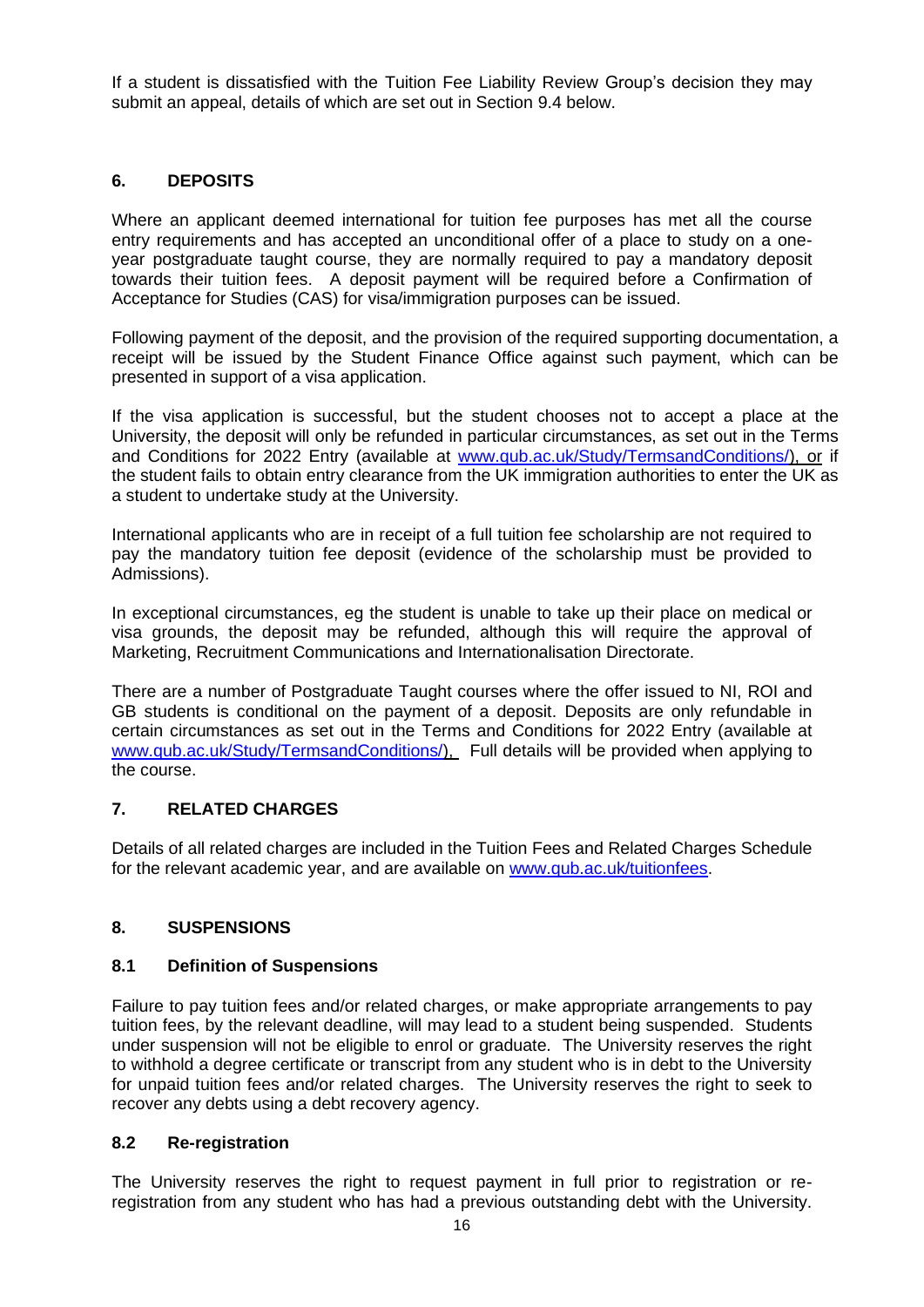The University reserves the right to refuse re-registration to any student with outstanding tuition fee debt.

# **9. FEE APPEALS PROCESS**

# **9.1 Background**

An applicant or student may wish to appeal the basis on which their fee has been calculated, or appeal a decision on a fee adjustment due to exceptional circumstances, made by the Tuition Fee Liability Review Group. Details of the basis for appeals are set out below.

# **9.2 Appeal in relation to Calculation of Tuition Fee**

If an applicant or student is dissatisfied with the outcome of Stage 1 of the tuition fee calculation review process (see Section 3.6 above), they may appeal in writing to a Pro-Vice-Chancellor within 10 working days of the date of the letter stating the decision of the Director of Finance. Copies of previous correspondence and any supporting documentation should be included.

The grounds on which a fee may be appealed are as follows:

- New evidence has become available which was not taken into account, either at the time of the initial assessment, or the review.
- There was a procedural irregularity in the process of determining one or more of the fee criteria.
- There has been an exceptional change in the circumstances of the student, affecting the fee calculation.

An Appeals Panel shall be convened to meet within 25 working days of receipt of the appeal. The Appeals Panel shall normally comprise:

- Pro-Vice-Chancellor, or nominee (Chair); and
	- Director of Academic and Student Affairs or Director of Marketing, Recruitment, Communications and Internationalisation; or nominee

The Appeals Panel may seek written evidence from any witness or person who in the Appeal Panel's judgement may have relevant information to contribute.

The Appeals Panel will be administered by the Finance Directorate and a formal record of the meeting will be taken and retained. The Appeal Panel's decision will be communicated to the applicant or student within 5 working days of the Appeals Panel's decision, and circulated to relevant Directorates and Schools.

There is no further appeal permitted beyond the Second stage appeal described above. However, a student who is not content with the final decision of the internal process may make a complaint to the Northern Ireland Public Services Ombudsman. Information is available at [https://nipso.org.uk/nipso/about-us/who-we-are/.](https://nipso.org.uk/nipso/about-us/who-we-are/)

# **9.3 Appeal in Relation to Adjustment of Tuition Fee due to Exceptional Circumstances**

If a student is dissatisfied with the outcome of Stage 1 of the tuition fee liability review process (see Section 5.6 above), they may appeal in writing to the Director of Finance within 10 working days of having been notified of the Tuition Fee Liability Review Group's decision. Copies of previous correspondence and any supporting documentation should be included with any appeal.